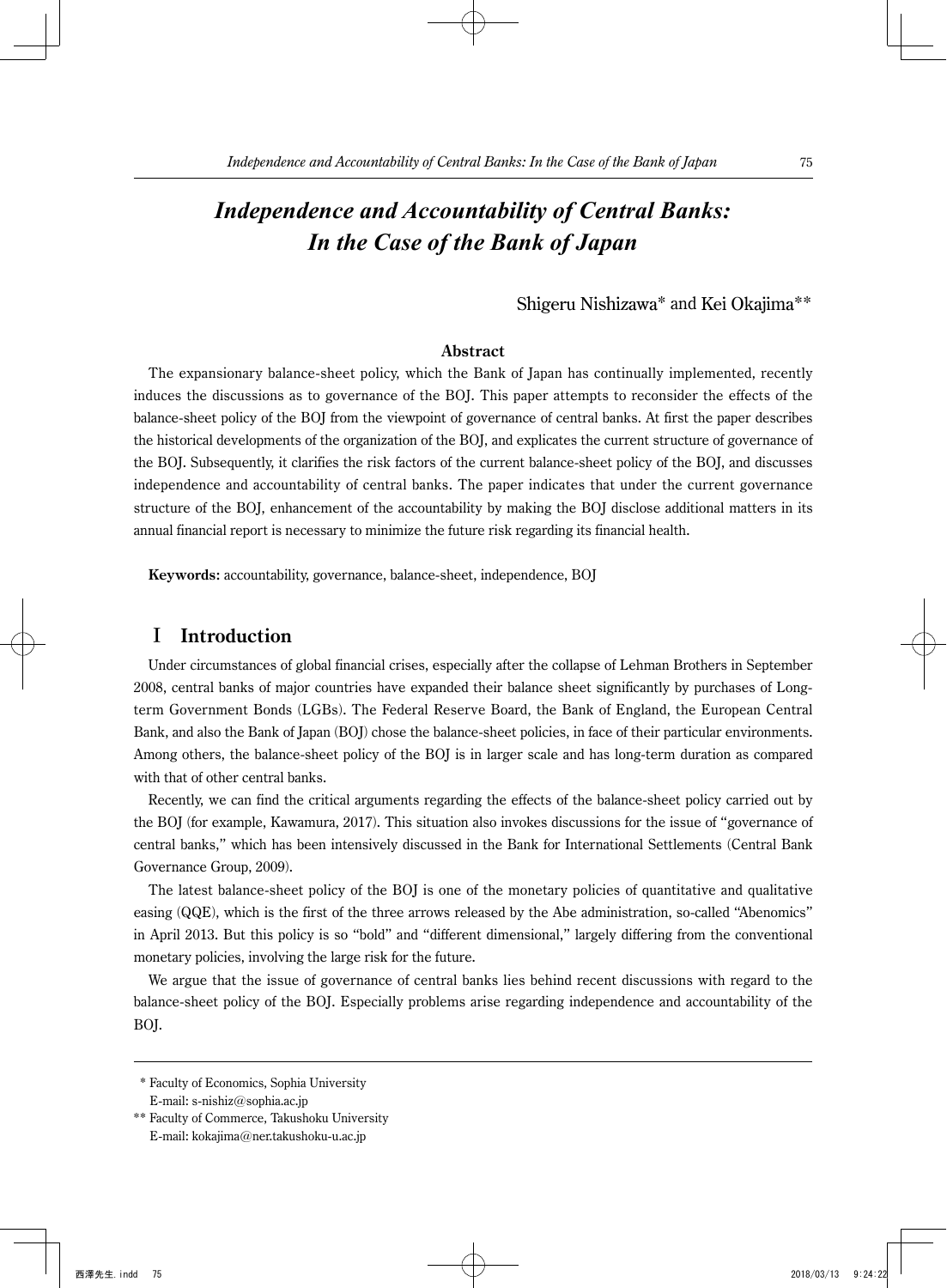This paper attempts to reconsider the effects of the balance-sheet policy of the BOJ from the viewpoint of governance of central banks. At first the paper describes the historical developments of the organization of the BOJ, and explicates the current structure of governance of the BOJ. Subsequently, it clarifies the risk factors of the current balance-sheet policy of the BOJ, and discusses independence and accountability of central banks.

# Ⅱ **The BOJ and its Organization** (**History**)

The BOJ was established in 1882 under the Bank of Japan Ordinance for the purpose of amortizing the inconvertible bank-notes which had been issued in greater volume for the Seinan Civil War of 1877, as well as stabilizing the currency values, and establishing modern credit system through institution of national banking system centered on central bank.

The organization of the BOJ under the BOJ Ordinance was in many ways similar to that of the company limited by shares in company law.<sup>1)</sup> A lot of managerial matters including elections of the executive directors and the auditors were decided at the shareholders' meetings. With regard to determination of discount rates or amount of the drafts and amount of reward for the officers, the directors board, which was composed of the governor, the deputy governor, and the executive directors decided. However, the government had involvement with personnel affairs regarding the BOJ's officers. The governor was appointed under the authority of the Emperor, and the appointment of the deputy governor also needed permission from the Emperor. The executive directors and the auditors were elected at the shareholders' meetings and appointed by the government.

During the wartime period, under the national mobilization system, the Bank of Japan Act taking on the character of strong state control was promulgated in 1942. Thereby the BOJ was reorganized from "the corporation in stock company form" to "the corporation based upon special law" with capital of 100 million yen (contribution by the government shared 55 per cent). Accordingly, the shareholders of the BOJ under the BOJ Ordinance were transferred to the "contributors" to the BOJ under the BOJ Act. At the same time the shareholders' meeting was abolished, and the Act newly stipulated that the governor and the deputy governor shall be appointed by the Cabinet, and the executive directors shall be recommended by the governor and appointed by the Finance Minister, and that the government shall have the power to dismiss the BOJ's officers.

After World War II, the Supreme Commander for the Allied Powers at first provided for the Japanese government the "Banking Board" proposal concerning governance of the BOJ, which proposed creation of governmental agency with the authority regarding supervision for financial institutions in general as well as national finance. Thereafter, Joseph Dodge, the financial adviser to the SCAP, instead, proposed for creation of the Policy Board outside the BOJ with a mission of making decisions as to the BOJ's policy. However, ultimately, in May 1949, the BOJ Act was partly revised so that the Policy Board was newly created *within* the BOJ, thereby transferring the highest decision-making function from the governor to the Policy Board.2) And the directors board, originated in the BOJ's articles of incorporation, and having substantive control over the decision-making of the BOJ, was retained within the BOJ's organization.

During the 1990s with economic depression after the burst of bubble economy and bad loan problems as a background, it came to be recognized that one monetary policy could have crucial impacts upon both national and international economy, and that it was important for central bank to obtain confidence from the citizens. And in proceeding structural reforms of financial and monetary system and progressing globalization of the economy, to obtain confidence from global markets having a respect for market principles became one of the important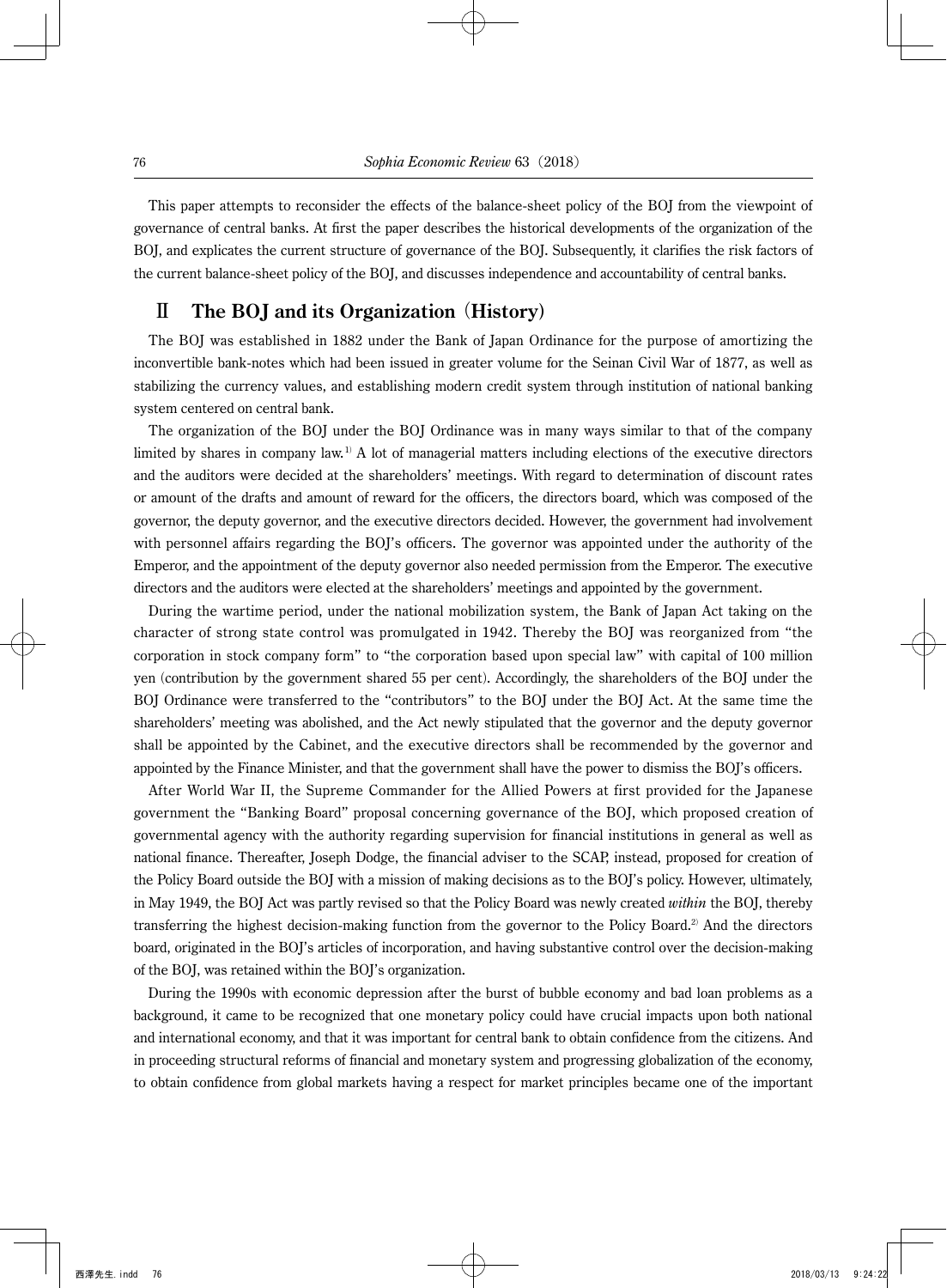issues regarding the monetary policies. In these changing environments, reform of the central banking system was considered necessary. The Study Group on Central Bank, which was organized as a private advisory group under the Prime Minister for this purpose, summarized that the issue of most urgent importance was assurance of independence of the BOJ, stressing the independence with "transparency" (Study Group on Central Bank, 1996). Finally, the BOJ Act was amended in June 1997 in the light of strengthening independence of the BOJ, particularly ensuring transparency about implementation of the BOJ's monetary policies. Thereby independence and neutrality of the Policy Board was heightened. At the same time the directors board was abolished so that the Policy Board became a singular Board.

## Ⅲ **Present Governance Structure of the BOJ**

### **3.1 Organization**

Under the amended BOJ Act, the Policy Board determines the guideline of currency and monetary control, and sets the basic principles for carrying out the BOJ's business operations. The Policy Board also has supervisory function. The Act stipulates that the Board shall supervise the execution of their duties by the BOJ's officers, except for the auditors and the counsellors (Article 15 (3)).

The Policy Board consists of the governor, two deputy governors, and six Board members (amounting to nine members). The governor, the deputy governors, and the Board members shall be appointed by the Cabinet, subject to the consent of the House of Representatives and the House of Councillors (Article 23 (1), (2)). The term of office is five years for each member (Article 24 (1)), and the members are not dismissed against their will during their terms of office (Article 25 (1)).

Moreover, the auditors (*kanji* <sup>3</sup>) ) are appointed by the Cabinet, and audit the business operations of the BOJ, and may, when they find it necessary based on the audit results, submit their opinions to the Finance Minister, the Prime Minister or the Board (Article 22 (3), (4)). The number of the auditors is three or fewer, and the term



**Figure 1**: Organization Chart of the BOJ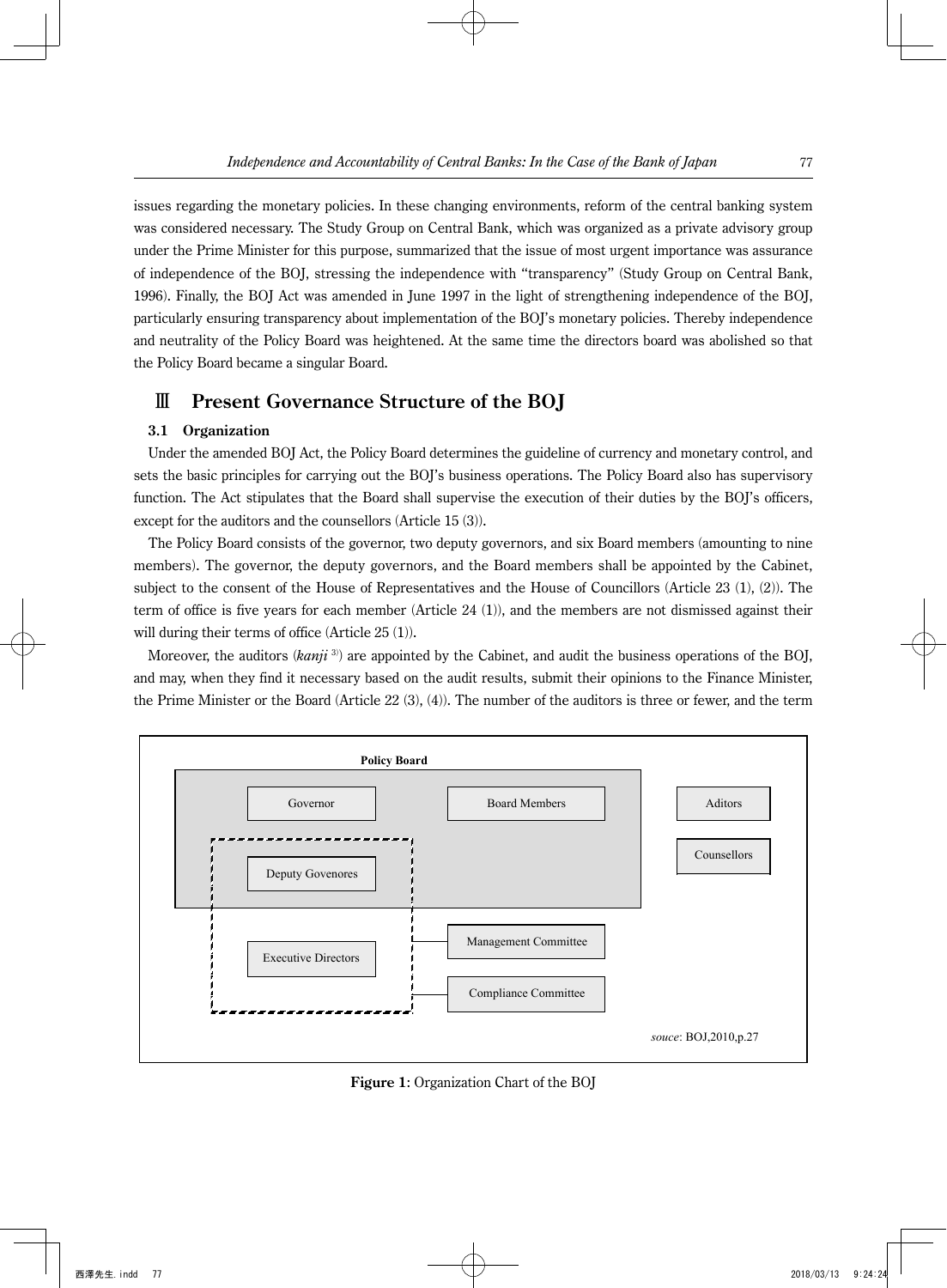of office is four years. And, the executive directors and the counsellors are appointed by the Finance Minister based on the Policy Board's recommendation. The counsellors are part-time officers, which are expected to have advisory function and are customarily elected from the business circles.

Further, for internal governance, in April 2005, the BOJ established two independent committees, the management committee and compliance committee outside the Policy Board. The management committee, which consists of the deputy governor and the executive directors examines and manages the bank-wide issues regarding its business operations. The compliance committee, consisting of members appointed by the governor from among the deputy governor and the executive directors, the director-general of the internal auditors' office, and legal experts, ensures that BOJ's officers and employees perform their duties fairly and in compliance with the relevant laws and regulations.<sup>4)</sup>

#### **3.2 Supervisory Function**

Of the officers and committees mentioned above, the auditors are expected to have the most important supervisory function over the execution by the BOJ's officers. The following figure represents recent appointees (**Figure 2**). Seemingly it may be customary that of three auditors, two are from the BOJ and one is from the Ministry of Finance. Further the auditors don't constitute the audit committee in general terms. It appears to be recognized that they have not collectively rather individually the supervisory responsibilities. Thus, although the auditors should assume significant role within the governance scheme of the BOJ, it is, in reality, unlikely to play an effective supervisory role over the BOJ's business operations.

### **3.3 Governance for Enhancing the Accountability**

While the BOJ is ensured the independence by the BOJ Act, at the same time it is expected to accomplish the accountability (Article 3, 20). The accountability which the BOJ Act requires to the BOJ (that is, "ensuring transparency" implied in the wording of Article 3) is construed as adequately fulfilling its duties of publicity and disclosure of information.<sup>5)</sup>

The Study Group report which had substantial effects on the 1997 amendment of the BOJ Act indicates that although the BOJ needs to be ensured strong independence or neutrality in implementing the monetary policy, the BOJ cannot exist independently of the Diet and Cabinet, under our government system that the Diet represents the Japanese citizens or sovereigns and the Cabinet exists with confidence from the Diet. Upon this ground, the report contends that the BOJ has the accountability to the citizens and the Diet through transparent operations of its policy, and thus stresses the independence with transparency to the  $BOJ<sup>6</sup>$  More particularly, this argument implies that in the realm of central banking, the bank should fulfill its accountability by ensuring high level of transparency as to the decision-making process of monetary policies. According to the Study Group, for this purpose, by providing timely information to global markets through several media, the BOJ activities should be given strong confidence from the markets. Thereby effectiveness of the monetary policies would be improved.<sup>7)</sup>

Probably it was commonly recognized that with regard to the accountability of central bank the corporate accountability model could not apply due to significance of its mission to be fulfilled. In fact, the issue as to accountability of the BOJ tended to be discussed in the light of the public accountability of governments exclusively.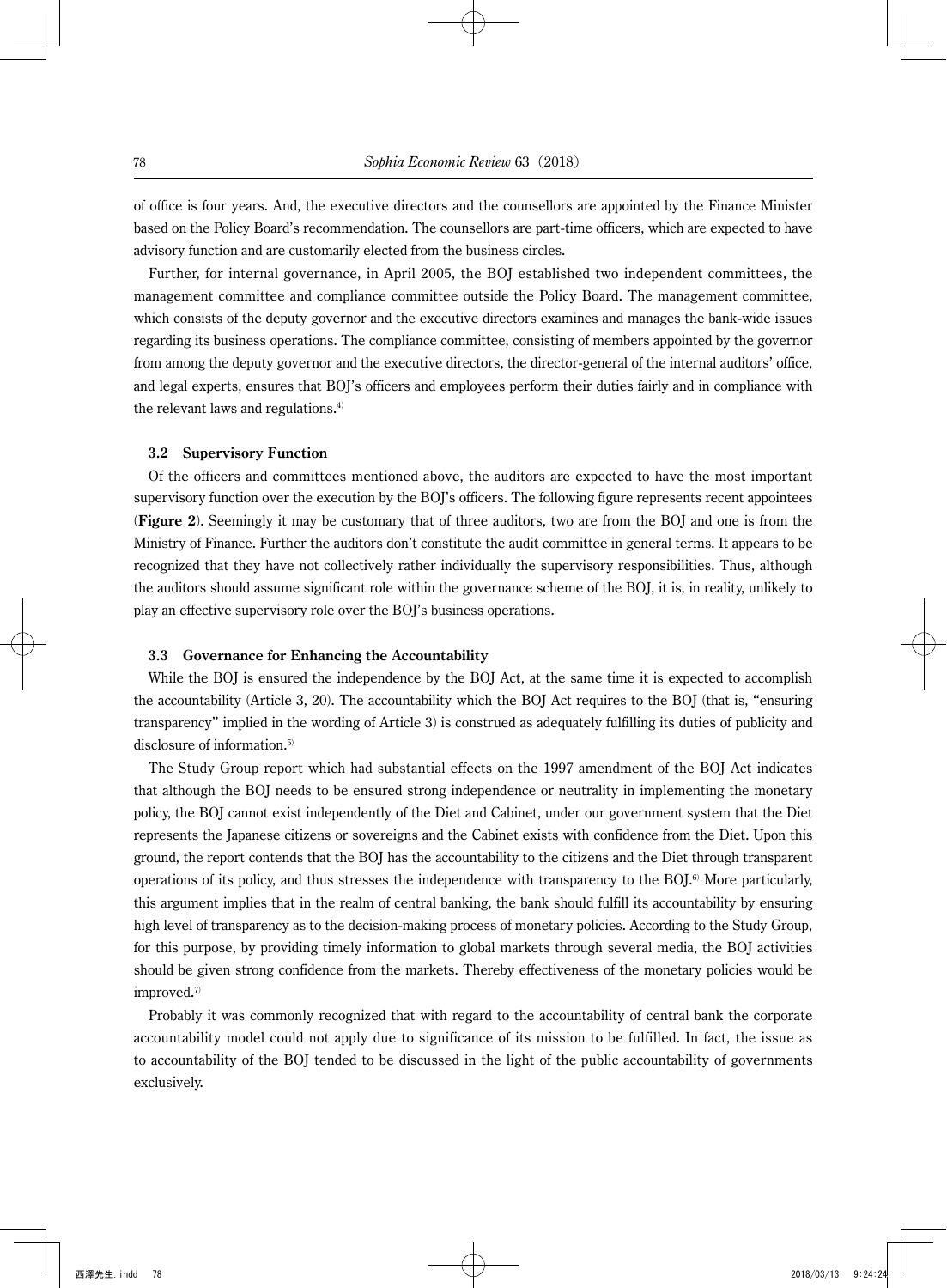| Year | Auditor (BOJ)                                    | Auditor (MOF)                                                        | Auditor (BOJ)                                   |  |
|------|--------------------------------------------------|----------------------------------------------------------------------|-------------------------------------------------|--|
| 2004 |                                                  |                                                                      |                                                 |  |
| 2005 |                                                  | Mr. Mitsuya Suzuki(MOF)                                              |                                                 |  |
| 2006 |                                                  | $(2004.2 - 2008.1)$                                                  |                                                 |  |
| 2007 |                                                  |                                                                      | Mr. Yasutada Sasaki(BOJ)<br>$(2005.4 - 2009.3)$ |  |
| 2008 | Mr. Toshiharu                                    |                                                                      |                                                 |  |
| 2009 | Murayama(BOJ)<br>$(2007.9 - 2011.8)$             |                                                                      |                                                 |  |
| 2010 |                                                  |                                                                      |                                                 |  |
| 2011 |                                                  |                                                                      | Mr.Michio Masukawa(BOJ)<br>$(2009.4 - 2013.3)$  |  |
| 2012 |                                                  | Mr. Makoto Hosomi(MOF)<br>$(2008.2 - 2012.1)$<br>$(2012.2 - 2016.1)$ |                                                 |  |
| 2013 | Mr. Kazuhito Osugi(BOJ)<br>$(2011.9.9 - 2015.8)$ |                                                                      |                                                 |  |
| 2014 |                                                  |                                                                      |                                                 |  |
| 2015 |                                                  |                                                                      | Mr.Yuji Iino(BOJ)<br>$(2013.4 - 2017.3)$        |  |
| 2016 |                                                  |                                                                      |                                                 |  |
| 2017 | Mr. Ryuichi Shogan(BOJ)<br>$(2015.9.9 - 2019.8)$ | Mr. Toshihiko                                                        |                                                 |  |
| 2018 |                                                  | Fujita(MOF)<br>$(2016.2 - 2020.1)$                                   | Mr.Ryota Yanagihara(BOJ)<br>$(2017.4 - 2021.3)$ |  |
| 2019 |                                                  |                                                                      |                                                 |  |

**Figure 2**: Auditors (*kanji*) appointed in recent years

Originally the BOJ was established as a stock company, that is, private institution.<sup>8)</sup> Nonetheless the BOJ has been regarded as a quasi-governmental agency because of specialty of its activities. Investment securities are issued for capital contribution to the BOJ, and these are now traded on the JASDAQ Securities Exchange. With respect to ownership right, under the current BOJ Act, the contributors to the BOJ's capital are entitled to have neither voting right nor right of rectifying the business operations of the BOJ, and both claim for dividends and claim for residual assets when the BOJ is dissolved are strictly limited. Therefore, the view that capital of the BOJ has little functional significance predominates.<sup>9)</sup> In the light of the supposition that the greater part of residual assets in the case of dissolution will belong to the Japan's national treasury, the "Japanese citizens" rather than the contributors to the capital can be regarded as the most central stakeholder of the BOJ.<sup>10)</sup>

The key questions in design of the accountability arrangements are *to whom* is the central bank accountable, *for what* is it held accountable, *how* is accountability accomplished.11) In the case of the BOJ, to whom is the bank accountable? As far as we can depend on the above analysis, the BOJ should be held accountable to the Japanese citizens.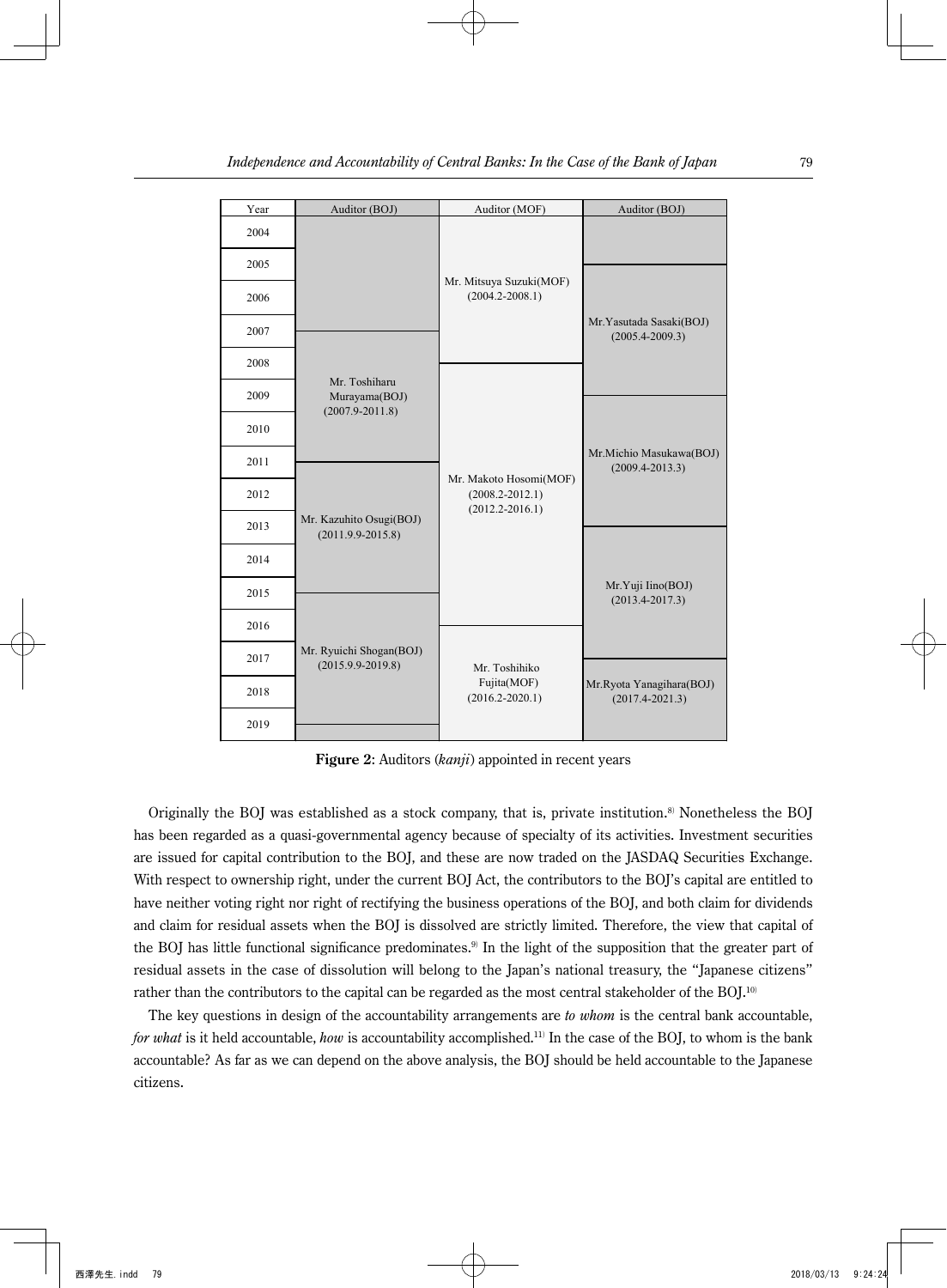Under the BOJ Act, the BOJ is also required to keep accounting records and prepare its financial statements including balance sheet. And when submitting the financial statements to the Finance Minister, the BOJ must attach a statement of accounts for business and the auditor's written opinion thereon (Article 52(2)). With regard to this aspect of accountability, it is arguable that "[a] cornerstone of public accountability with respect to resources is the integrity of external financial reporting." 12) The external financial reporting of the BOJ is to be reviewed by the auditors (*kanji*). However, as discussed above, it is hard to expect such auditors to accomplish supervisory function like the audit committee under the board of directors of the private corporations.

From another aspect, some of the BOJ's financial documents are subject to audits by the Board of Audit.<sup>13)</sup> However, the legislative mandate of the Board of Audit of Japan is inherently to ensure the adequacy of financial management by continuously auditing and supervising financial management and to verify the final accounts of the expenditures and revenues of the State based on the results of audit.<sup>14)</sup>

In sum, it can be thought that in the context of central banking, the BOJ should be held accountable to the Japanese citizens. We must assess as to the current status of governance mechanism, especially, accountability arrangements of the BOJ from this perspective. Under the present governance structure, it is doubtful whether the BOJ can sufficiently accomplish its accountability for financial functions, except for monetary policy, and for resources to the Japanese citizens.

# Ⅳ **Unconventional Monetary Policies by Central Banks: Balance-sheet Policy**

The BOJ has implemented unconventional monetary policies, including the so-called "balance-sheet policy," two times in the past. This policy is to buy large amounts of Long-term Government Bonds (LGBs) under zero interest-rate, resulting in enlargement of the balance sheet of central bank. The BOJ adopted the policy under the quantitative easing policy pursued from March 2001 firstly, and under QQE policy pursued from March 2013 secondly.

Under this policy, the balance sheet of the central bank was expanding by an increasing amount of the LGBs at the assets side and the deposits balance at the liabilities side, and such expansion may give rise to the various risks in the future. So this policy is allowed as short-term technique in case of emergency such as financial crisis. If central bank sticks to this policy thoughtlessly, the bank possibly will have to spend a lot of cost and time in the process of normalization. Therefore, central bank needs to establish certain self-regulatory system when it adopts a sort of the balance-sheet policy.

Under the balance-sheet policy, the maximum probable risk is the expanding maturity mismatch between assets and liabilities. The lengthening of the average remaining maturity of LGBs on the assets side is directly linked to the lengthening of duration, which means that there is a higher risk of bond prices falling if interest rates rise. In principle, central bank adopts the amortized cost method as the valuation method for LGBs. That method is that even if the market value of LGBs in hold falls due to a rate rise, no valuation loss is reflected on the balance sheet. The amortized cost method is a valuation method applied to held-to-maturity debt securities under corporate accounting standards, and the bank records the face value of LGBs on the assets side of the balance sheet and amortizes the difference between the acquisition cost and the face value, equally every period, until maturity. If the bank alters the holding objects from held-to-maturity to investment, the bank must change valuation method to mark-to market valuation. In the future, in the case of price decline of LGBs as a result of rising rates, the bank has to impair LGBs.15)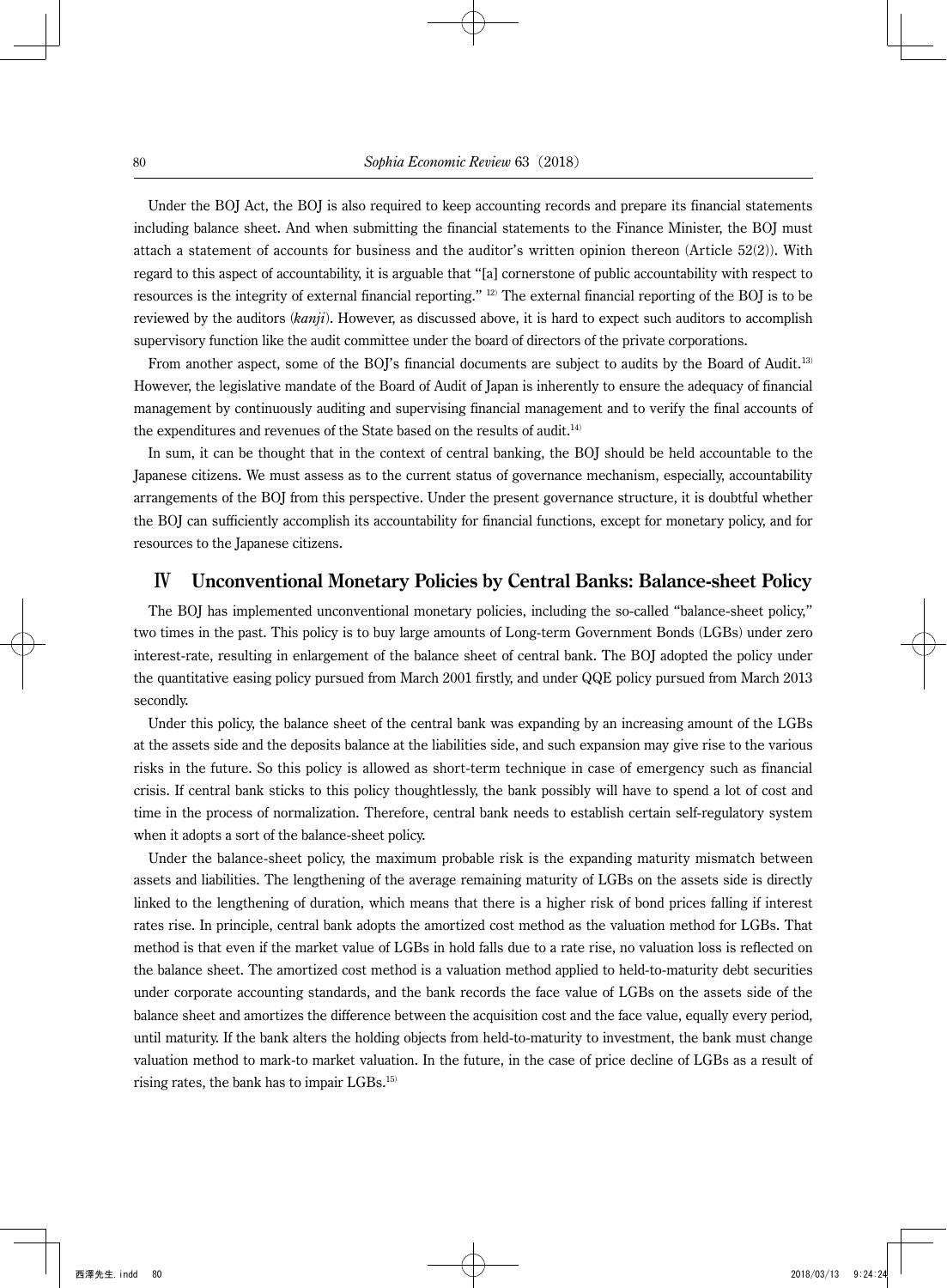The risk of impairment of its balance sheet as a result of rising rates occurs on the liabilities side, too. This is because, under the supplemental reserve facility, the bank pays interest on the balance of current account deposits at the bank exceeding legal reserve requirements (so-called excess reserves). The risk may materialize when the bank has raised the rate of interest on these excess reserves. The balance of current account deposits at the bank is expected to rise. When the time comes for the bank to raise the interest rate on excess reserves after tapering easing, the bank's interest payments will increase and may squeeze its current account surplus.

# Ⅴ **Balance-sheet Policies adopted by the BOJ**

### **5.1 Balance-sheet policy of the BOJ: 2001-2006**

In Japan, under circumstances of the financial crisis caused by the burst of bubble economy at the end of the 1980s, the BOJ embarked on the balance-sheet policy in March 2001. Under the policy, the BOJ instituted the self-regulatory rule to limit its Long-term Japanese-government Bonds (LJBs) buying to the amount of bank notes in circulation. This rule, so called "the bank-note rule," was established in March 2001.<sup>18)</sup>

This rule was intended to avoid imbalance in the maturity structure of the BOJ's assets and liabilities. Also, for the BOJ, which had already embarked on an unconventional monetary policy, the bank-note rule could be regarded as the central bank's final indication of self-discipline against political pressure so as to prevent misunderstanding that the purchases of LJBs were for the purpose of fiscal financing.

| Balance Sheet as at March 31.2005 |             |               |                     |            |        |
|-----------------------------------|-------------|---------------|---------------------|------------|--------|
| Asset                             | (Trili Yen) | $\frac{1}{2}$ | Liabilties, Capital | Trili Yen) | $(\%)$ |
| Long term bonds                   | 63          | 40%           | Bank notes          | 79         | 51%    |
| Short term bonds                  | 36          | 23%           | Current accounts    | 33         | 21%    |
| Bills bought                      | 44          | 28%           | Other Liabilitiess  | 42         | 27%    |
| Others                            | 49          | 31%           | Capital             |            | $1\%$  |
| Total                             | 156         | 100%          | Total               | 156        | 100%   |

**Balance Sheet as at March 31,2005**

**Figure 3**: Balance Sheet of the BOJ at 2005

As of the end of March 2005, the balance of LJBs in hold was up to 60 trillion yen, but the BOJ still compiled with its self-regulatory rule and kept the balance of LJBs in hold under the bank notes in circulation. At that time, the BOJ also had another self-regulation in holding the assets.<sup>17)</sup>

- Soundness: the BOJ should hold the assets which have high sound credibility. LJBs are highest credibility assets.
- Neutrality: the BOJ should not affect the market pricing through holding the assets of the BOJ.
- Liquidity: the BOJ should keep liquidity about holding the assets when the BOJ decides to buy them.

The first balance-sheet policy, which the BOJ had implemented for the first time in major countries in 2001was finally released in 2006, and the financial position of the BOJ could be normalized within 4 months after the release because the BOJ continued to comply with the self-regulatory bank-note rule.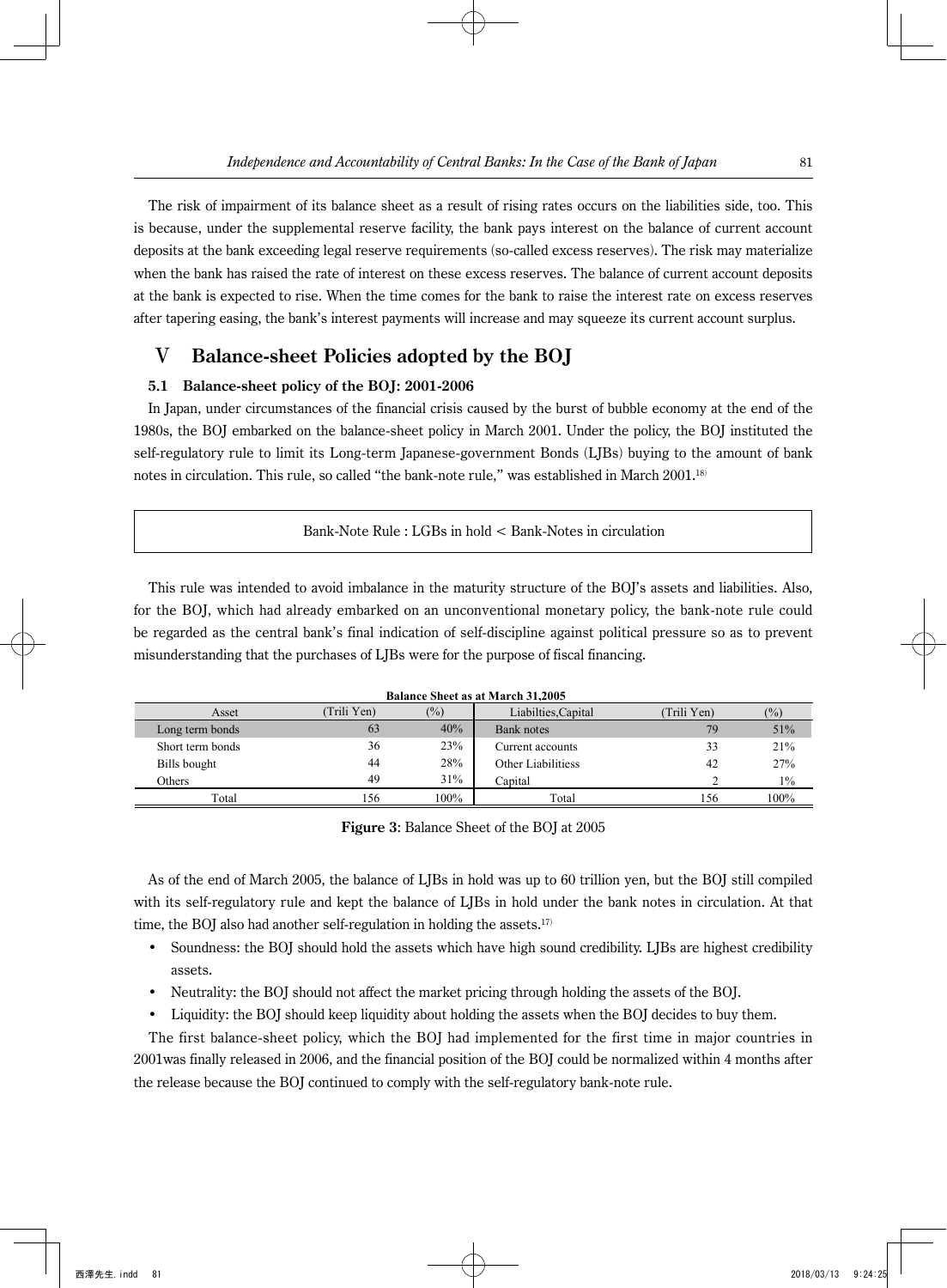### **5.2 Balance-sheet Policy of the BOJ under QQE: Removal of Bank-Note Rule from 2013 onward**

The balance-sheet policy was evoked again. The monetary policy of the BOJ entered a new phase in April 2013. This is referred to as the policy of quantitative and qualitative easing (QQE), one of the drastic economic policies released by the Abe administration.

"Quantitative easing" in QQE is in the below three senses.

- Changing the main target for money market operations from the uncollateralized overnight call rate to the monetary base,
- Conducting money market operations so that the monetary at an annual pace of about 60-70 trillion yen,
- Doubling the money base and holdings of LJBs commercial paper, corporate bonds, exchange-traded funds (ETFs) and real estate investment funds (J-REITS).

"Qualitative easing" is in the sense that it consists of making LJBs with all maturities eligible for purchase, and more than doubling the average remaining maturities of LJBs purchases to 7 years, which is equivalent to the average maturity of LJBs issued.

And then the BOJ has accelerated the policy by introducing "minus interest" and "long-term interest manipulation," after 2016. Consequently, the balance sheet of the BOJ of 2016 is as below.<sup>18)</sup>

**Balance Sheet as at March 31,2016**

| Dalance Sheet as at March 91,2010 |            |                 |                           |            |        |
|-----------------------------------|------------|-----------------|---------------------------|------------|--------|
| Asset                             | Trili Yen) | $\frac{(0)}{0}$ | Liabilties, Capital       | Trili Yen) | $(\%)$ |
| Long term notes                   | 377        | 77%             | Bank notes                | 100        | 20%    |
| Short term notes                  | 47         | 10%             | Current accounts          | 378        | 77%    |
| Bills bought                      | 45         | 9%              | <b>Other Liabilitiess</b> |            | $2\%$  |
| Others                            | 21         | $4\%$           | Capital                   |            | $1\%$  |
| Total                             | 490        | 100%            | Total                     | 490        | 100%   |

**Figure 4**: Balance Sheet of the BOJ at 2016

The amount of holding LJBs are multiplied 4.6 times to that of the bank notes in circulation. This situation will affect the stability of fiscal administration. The weighted average return of LJBs is only 0.3%<sup>19)</sup> and if the BOJ raises short-term interest slightly such as 0.5%, the BOJ will have risk of "negative spread." In addition, the BOJ's balance-sheet impairment risk may occur on the liability side. This is because the burden of interest payments on the outstanding current account balance exceeding the required reserves (excess reserves) will expand. The reserves are over 320 trillion yen. In the process of terminating the balance-sheet policy, the BOJ will have to pay financial cost of around 3 trillion yen per year, assuming that negative spread between assets and liabilities will be only 1%. The net worth of the BOJ is only 7.6 trillion yen, the bank will be in excess debts within 2-3 years.<sup>20)</sup> The BOJ will have to pay additional interest to the private banks, and consequently the surplus of the BOJ will continue to decline. In this case, the Japanese citizens will have to bear the compensation for deficiency of the surplus.

### Ⅵ **Independence and Accountability of the BOJ**

#### **6.1 Independence and Accountability reconsidered**

With the introduction of QQE, the BOJ temporarily abandon the self-regulatory bank-note rule and has continued the large-scale purchases of LJBs. As a result, the BOJ is now faced with the increasing risk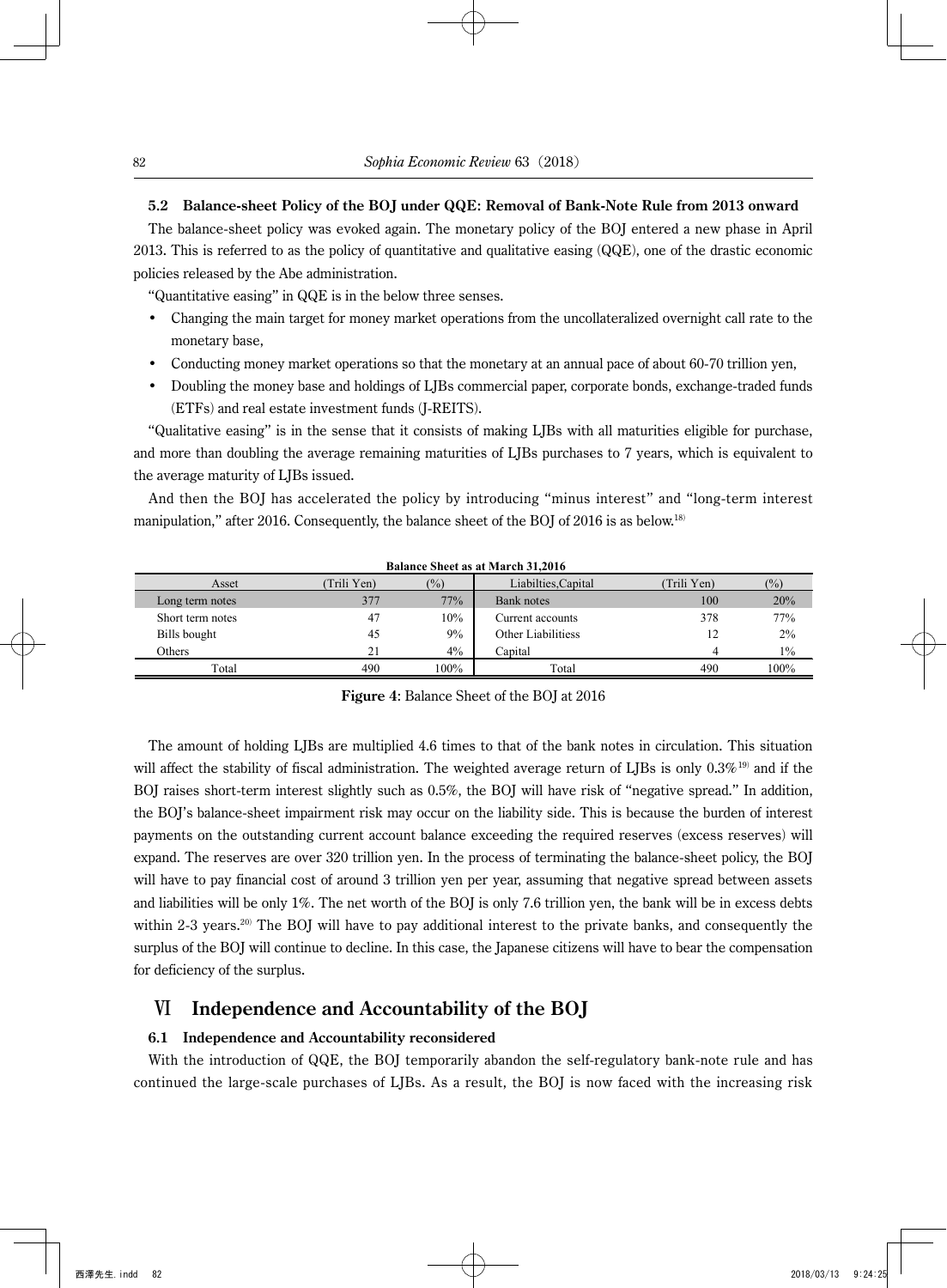concerning the balance sheet. To solve the problem, the BOJ has to maintain the independence from the Japanese government and then reconstruct the self-regulatory system for the purpose of accomplishing accountability to related parties of the BOJ. The governance structure surrounding the BOJ is illustrated as below.



**Figure 5**: Governance of the BOJ

The Japanese government and the BOJ aim to achieve the financial stability and the growth of the Japanese economy in coordination. The relationship between the Japanese government and the BOJ is that the former controls the latter by substance because the government has 55% of the BOJ's capital and the governor and the deputy governor are to be appointed by the Cabinet. Thus the relationship is close to the parent-subsidiary relationship. On the other hand, the BOJ has to maintain the independence from the government so that it would not arbitrarily implement its financial policies.<sup>21)</sup>

To enhance the independence, the self-regulation of the BOJ has performed a very important function. Especially the bank-note rule under the balance-sheet policy had preventive effects upon the excessive financial or fiscal policies by the government. But under the balance-sheet policy after the introduction of QQE, the BOJ decided to temporarily abandon the bank-note rule and has dramatically expanded its purchases of LJBs. The BOJ should take responsibility for its own financial health. In this situation, adequately accomplishing the accountability to the Japanese citizens is very important in order to recover its financial health.

### **6.2 Accountability of Central Bank**

The most important element of the accountability of central bank is to explain about its financial health to the citizens. In the case of performing the high-risk monetary policy such as the balance-sheet policy, the governor of central bank has to explain the recovery process about the financial health of the balance sheet, timely and in detail.

The Lehman shock brought about an unprecedented financial crisis around the world. After the shock, central banks of major countries such as the BOJ, the FRB, and the ECB introduced the balance-sheet policies. For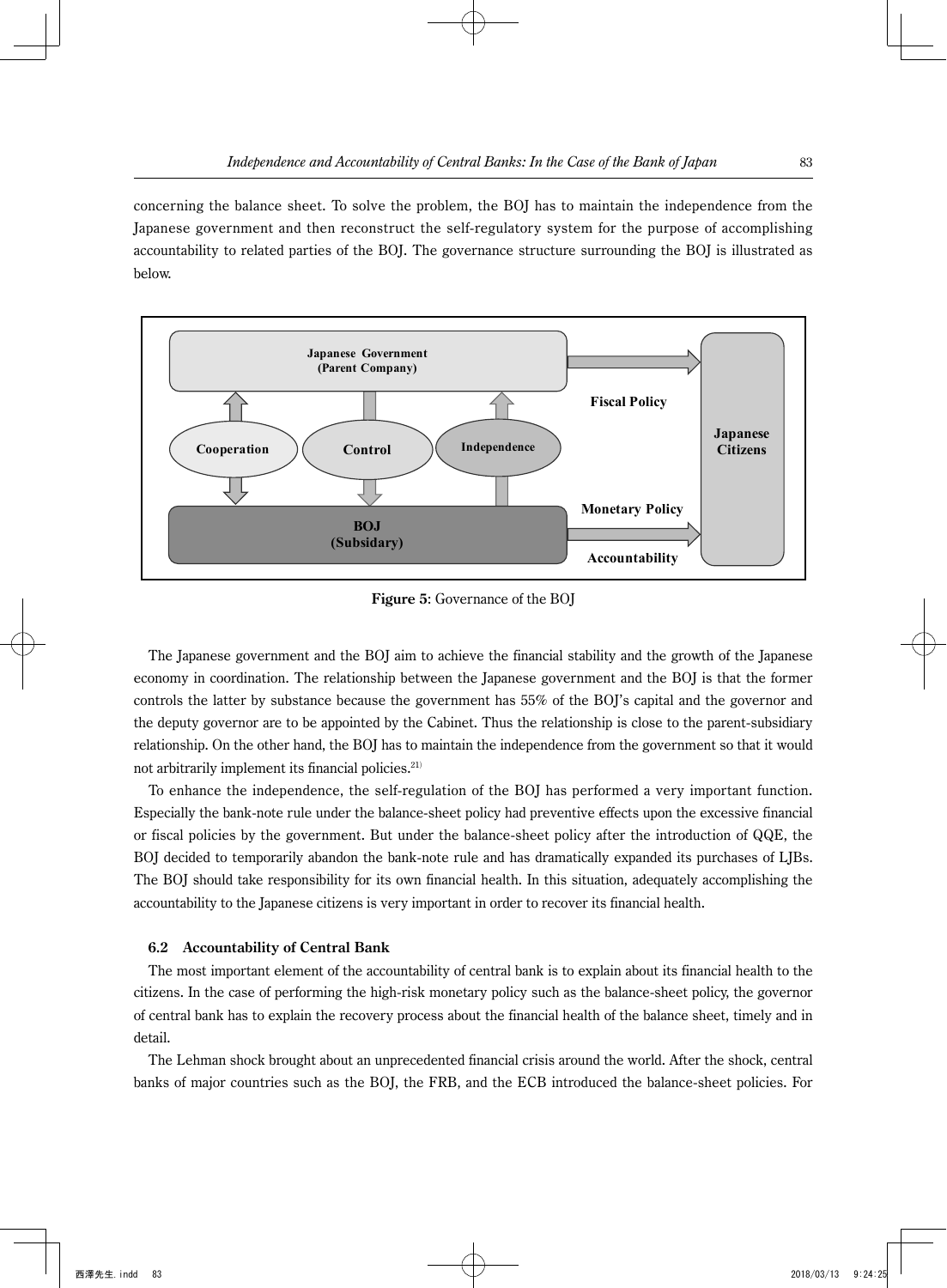| Balance Sheet as at December 31.2007 |           |        |                           |           |        |  |
|--------------------------------------|-----------|--------|---------------------------|-----------|--------|--|
| Asset                                | (Bill \$) | $(\%)$ | Liabilties.Capital        | (Bill \$) | $(\%)$ |  |
| Long term bonds                      | 746       | 82%    | Bank notes                | 792       | 87%    |  |
| Short term bonds                     | 94        | 10%    | <b>Other Liabilitiess</b> | 86        | 9%     |  |
| Others                               | 75        | 8%     | Capital                   |           | 4%     |  |
| Total                                | 915       | 100%   | Total                     | 915       | 100%   |  |

| <b>Balance Sheet as at December 31.2007</b> |  |
|---------------------------------------------|--|
|---------------------------------------------|--|

| <b>Balance Sheet as at December 31,2016</b> |           |        |                     |           |        |  |
|---------------------------------------------|-----------|--------|---------------------|-----------|--------|--|
| Asset                                       | $(Bill \$ | $(\%)$ | Liabilties, Capital | $(Bill \$ | $(\%)$ |  |
| Long term bonds                             | 2.567     | 58%    | Bank notes          | 1,463     | 33%    |  |
| Mortgage-backed securities                  | 1,795     | 40%    | Deposits            | 2,216     | 50%    |  |
| Others                                      | 91        | $2\%$  | Other Liabilitiess  | 734       | 16%    |  |
|                                             |           |        | Capital             | 40        | $1\%$  |  |
| Total                                       | 4.453     | 100%   | Total               | 4.453     | 100%   |  |

**Figure 6**: Balance Sheets of the FRB

example, the FRB's balance sheets of 2007 before the shock and of 2016 after introducing the policy are as below, respectively.

The total asset amount of the FRB of 2016 expands to 5 times that of 2007. The FRB chairman from time to time commented on the "exit and restoring of financial health strategy" in the congressional testimonies (Federal Reserve Board, 2016). These comments were to the effect that by discontinuing to buy LGBs, they will successively mature and disappear from the FRB's balance sheet. Additionally, the FRB issued the discussion paper in 2013 (Seth *et al.*, 2013), which disclosed the process and simulation of restoring its financial health. This paper had positive impact on the market. These processes are considered adequate performance of the accountability by central banks. The ECB and the Bank of England also took similar action as the FRB.22)

On the other hand, the governor of the BOJ has not made any comment on the exit and restoring of financial health strategy after introducing the balance-sheet policy under QQE in 2013. The Diet did not urge to the governor to clarify the strategy, and the BOJ did not include the explanation about the strategy in its annual financial reports. These are serious problems regarding failure to accomplish the accountability. The BOJ will be unable to maintain its financial health for the long periods and it may result in large risk for the Japanese citizens.

To solve the problems, the disclosure system of the private corporations about the future risk will provide the hint. The private corporations disclose the growing strategy and the future risk in the Management Discussion & Analysis (MD&A) of its annual report. If the MD&A is included in the annual financial report of the BOJ, the contents may be as below.

• Disclosure of the internal transactions and the sensitivity analysis

The relationship between the Japanese government and the BOJ is close to the parent-subsidiary relationship in nature, and the purchases of JGBs are similar to the internal transactions. In the situation where the subsidiary is not distinct, significant internal transactions may be made for the purpose of improving the financial position and operating results of the parent company. The current large and long-term purchases of LGBs by the BOJ can be considered significant internal transactions. Therefore, the BOJ should disclosure the scale of holding LGBs and the sensitive analysis about causing impairment of the financial health of the BOJ in the case of bank raising the interest rates step by step in the future.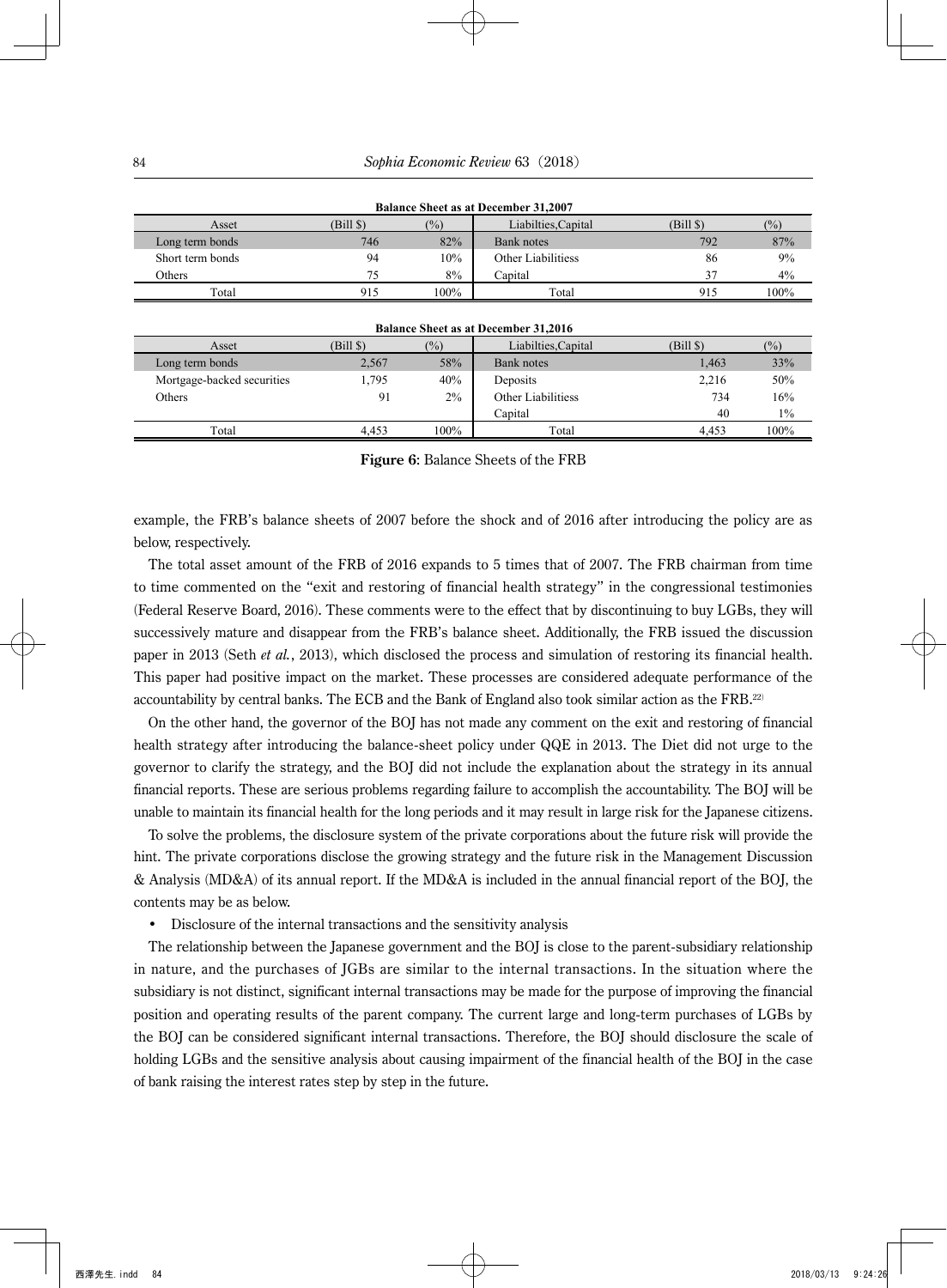• Disclosure of policy for the capital increase

If the BOJ raises the interest rate and discontinues the balance-sheet policy in the future, the exit and restoring of financial health strategy should be disclosed in the regular notes to the financial statements. In addition, to prevent the deficit of the BOJ, the policy for the capital increase should be disclosed.

These disclosures will provide useful information to the financial statements' users, ultimately the Japanese citizens.

# Ⅶ **Conclusion**

When central bank chooses unconventional monetary policies, the bank is exposed to the long-term risk about its financial health. Naturally enough, the bank must keep itself financially healthy. To ensure its financial health, it is important for the bank to maintain the independence from the government. But if central bank engages in expansionary balance-sheet policy, the bank is compelled to temporarily abandon its self-regulatory initiative. Eventually, it follows that central bank does not preserve the independence.

In this situation, accountability perspective will play an important role for central bank to direct itself towards recovery of its financial health. Central bank must be held accountable to the citizens by explaining about restoring strategy of its financial health. Every central bank, which adopted the balance sheet-policy, needs to put emphasis on the accountability. The FRB from time to time makes official comments on the exit and restoring of financial health strategy, but up to now the BOJ has never made such comments. Disclosure about the future risk is not required for central banks. If central bank explains about its related risk more positively, the accountability of central bank will be significantly improved. To search for effective means of disclosure, the corporate accountability arrangement would provide the hint.

### **Notes**

- 1) The first company law in Japan was enacted in 1890 (and effectuated partly in 1893) as being included in the Commercial Code.
- 2) Bank of Japan, 1985, pp. 267-323.
- 3) *Kanji* corresponds to *kansa-yaku* or corporate auditor in the private corporation in stock company form. It is broadly recognized that *kansa-yaku* has two distinct audit functions, financial audit function and operational audit function. Probably, this dichotomy notion is reflected in the BOJ's *kanji*.
- 4) Bank of Japan, 2011, p. 25, p. 29.
- 5) Research Panel, 2000, p. 38. The BOJ Act stipulates that the BOJ "shall *endeavor to clarify* to the citizen the content of its decisions, as well as its decision-making process, regarding currency and monetary control" (Article 3(2), Emphasis added).
- 6) Study Group on Central Bank, 1996, p. 6.
- 7) Study Group on Central Bank, 1996, p. 7.
- 8) The BOJ has been situated as an "authorized corporation" in Japanese law category. There is no definition as to "authorized corporation" in substantive law, but it is generally accepted that in administrative practices it includes the corporation, incorporated pursuant to individual Act and whose foundation shall need authorization by the related Minister with regard to its foundation or the articles of incorporation it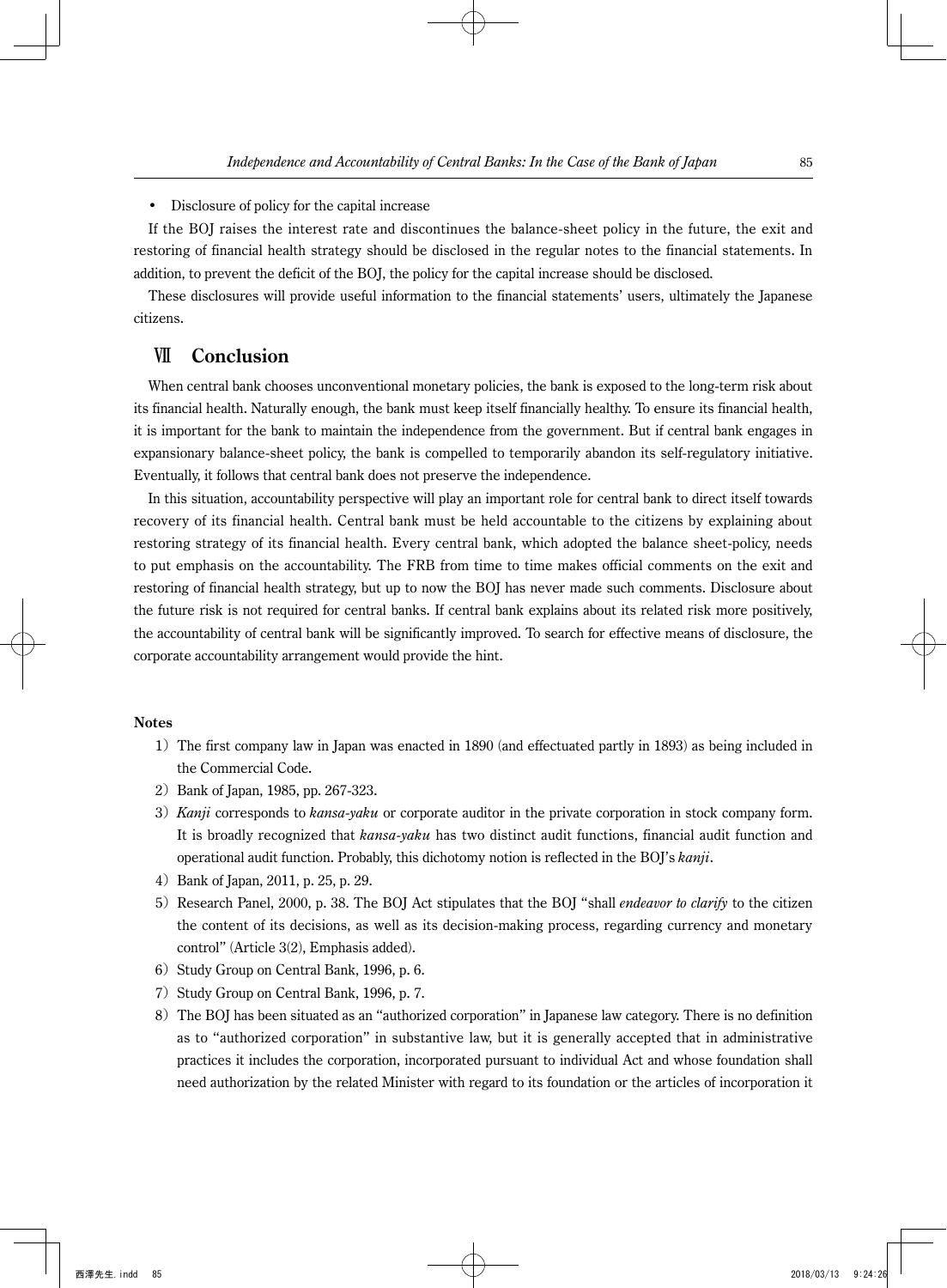formulates.

- 9)Research Panel, 2000, p. 54.
- 10)*Ibid*.
- 11) Central Bank Governance Group, 2009, p. 136.
- 12) Central Bank Governance Group, p. 139.
- 13) The Board of Audit Act, Article 22(4); The Public Accounting Act, Article 36.
- 14)Board of Audit of Japan, Audit Activities: available at http://www.jbaudit.go.jp/english/effort/
- 15) Central bank has to impair LGBs when the price of LGBs falls sharply and are not expected to recover in the near future.
- 16)The rule was decided at the monetary policy meeting of the BOJ on March 2001.
- 17)BOJ, 2006, pp. 131-137.
- 18) BOJ, 2017, pp. 64-72.
- 19)*Ibid*.
- 20) Kawamura, 2017, p. 59.
- 21) Under the existing BOJ Act, the independence of the BOJ was ensured, and the loss coverage provision in the supplementary provisions of the old BOJ Act was eliminated. Under the current BOJ Act, the BOJ itself is responsible for its financial health.
- 22) Kawamura, 2014, pp. 81-82.

### **References**

Central Bank Governance Group of the Bank for International Settlements (2009), *Issues in the Governance of Central Banks*, May 2009.

- Bank of Japan (1982), *A Centennial History of the Bank of Japan* (in Japanese), Vol.1, October 1982.
- Bank of Japan (1985), *A Centennial History of the Bank of Japan* (in Japanese), Vol.5, March 1985.
- Bank of Japan (2002), *The Policies, Operations and Balance Sheet of the BOJ* (in Japanese), July 2002.

Bank of Japan (2006), *The Bank's Accounts*, March 2006.

Bank of Japan (2011), *Functions and Operations of the Bank of Japan*, Institute for Monetary and Economic Studies, Bank of Japan, January 2011.

Bank of Japan (2013), *Financial System Report* (in Japanese), October 2013.

- Bank of Japan (2017), *The Bank's Accounts: Financial Statements and Other Documents for Fiscal 2016*, March 2017.
- Cochrane, John H. and John B. Taylor (eds.) (2006), *Central Bank Governance and Oversight Reform*, Hoover Institution Press, May 2006.
- Curdia, Vasco and Michael Woodford (2010), *The Central-Bank Balance Sheet as an Instrument of Monetary Policy, NBER Working Paper No. 1628*, April 2010.
- Federal Reserve Board (2016), *Transcript of Chari Yellen's Press Conference*, December 14, 2016.
- Inagaki, Yasuhide, Ikuko Fueda-Samikawa and Kazumasa Iwata (2013), Cost to Be Incurred at the Exit from Different Dimension Easing (in Japanese), *Financial Research Report 2013-4*, Japan Center for Economic Research, November 2013.